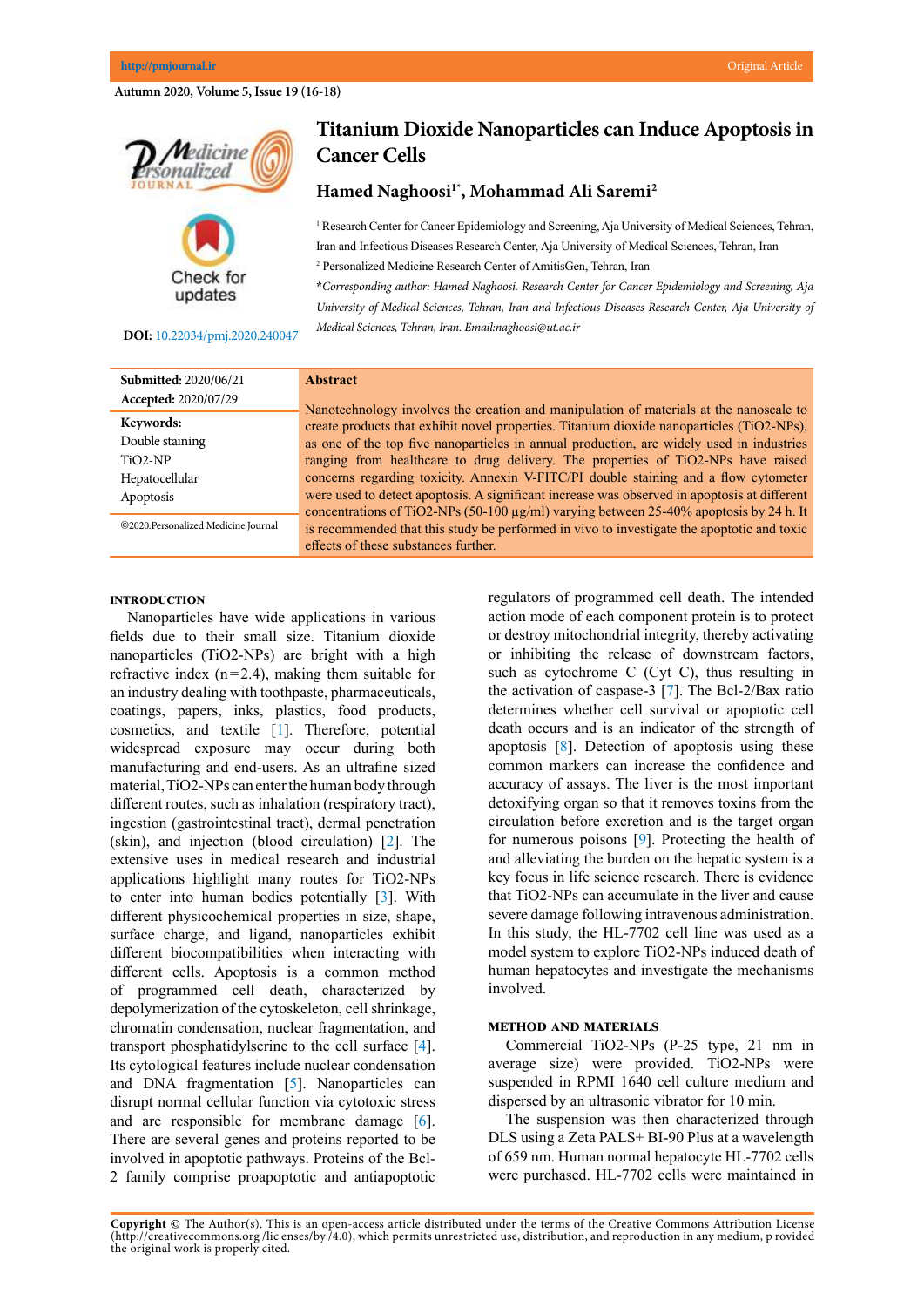<span id="page-1-0"></span>RPMI-1640 medium, containing 10% fetal bovine serum (Biological Industries) with 100 U/ml penicillin and 100 µg/ml streptomycin. Cells were incubated at 37°C in a 5% CO2 humidified atmosphere and continuously passaged every 2-3 days. Cells were seeded in culture plates at a density of 1x105 cells/ml for experiments. Following incubation for 24 h, cells were treated with TiO2-NPs dispersed in serum-free RPMI-1640 at concentrations of 0, 1, 10, 50, and 100 *µ*g/ml at 37°C for 24 h. Cells maintained in RPMI-1640 without TiO2-NPs were used as the control group. Cells were stained by 5 *µ*l Annexin V-FITC for 10 min and 5  $\mu$ l PI for 5 min at room temperature in the dark, according to the protocols provided by the manufacturer of an Annexin V-FITC/PI Apoptosis Assay kit. The quantification of apoptosis induced by TiO2-NPs in HL‑7702 cells was conducted via flow.

#### **Results**

Annexin V-FITC/PI double staining and a flow

cytometer were used to detect apoptosis. A significant increase in apoptosis was observed at concentrations of TiO2-NPs of 50-100 *µ*g/ml, varying between 25- 40% apoptosis by 24 h.

### **Discussion**

Nanotechnology involves the creation and manipulation of materials at the nanoscale to create products that exhibit novel properties. Nanomaterials ranging from 1 to 100 nm have been used to create unique nanosized devices possessing novel physical and chemical properties  $[10]$ . Because of these special properties, nanomaterials are widely used in many fields. TiO2-NPs, as one of the top five nanoparticles in annual production, are widely used in industries ranging from healthcare to drug delivery [11]. The properties of TiO2-NPs, such as the minute size, photocatalytic activity, and high biological reactivity, have raised concerns regarding toxicity [12].



**Fig.1.** Scale bar indicates 10 µm. The four quadrants represent normal (C3), early apoptotic (C4), late apoptotic, or necrotic (C2), and mechanically damaged cells (C1). Annexin V-FITC/PI staining was conducted to assess cell apoptosis

Several studies reported that TiO2-NPs could cause damage to different cells such as human lymphoblastoid cells, syrian hamster embryo fibroblasts, and BEAS-2B cells [13]. The liver is the most important detoxifying organ that removes toxins from the circulation before excretion and is the target organ for numerous poisons. Protecting the health of and alleviating the burden on the hepatic system is a key focus in life science research [\[14](#page-2-0)]. In this study, the cytotoxicity of TiO2-NPs was assessed in HL‑7702 cells cultured with different nanoparticle concentrations. Results showed a significant increase in apoptosis at different concentrations of TiO2-NPs (50-100 µg/ml) varying between 25-40% apoptosis by 24 h. It is recommended that this study be performed in vivo to investigate the apoptotic and toxic effects of these substances further.

#### **Reference**

1. Newman MD, Stotland M, Ellis JI (2009) The safety of nanosized particles in titanium dioxide- and zinc oxide-based sunscreens. J Am Acad Dermatol 61: 685–692.

2. Oberdorster G, Oberdorster E, Oberdorster J (2005) Nanotoxicology: an emerging discipline evolving from studies of ultrafine particles. Environ Health Perspect 113: 823–839.

3. Marquis BJ, Love SA, Braun KL, Haynes CL (2009) Analytical methods to assess nanoparticle toxicity. Analyst 134: 425–439.

4. Donaldson K, Stone V, Tran CL, Kreyling W, Borm PJ (2004) Nanotoxicology. Occup Environ Med 61: 727–728.

5. Nel A, Xia T, Madler L, Li N (2006) Toxic potential of materials at the nanolevel. Science 311: 622–627.

6. Yang W, Peters JI, Williams RO III (2008) Inhaled nanoparticles–a current review. Int J Pharm 356: 239–247.

7. Chen HW, Su SF, Chien CT, Lin WH, Yu SL, et al. (2006) Titanium dioxide nanoparticles induce emphysema-like lung injury in mice. FASEB J 20: 2393–2395.

8. Wang J, Zhou G, Chen C, Yu H, Wang T, et al. (2007) Acute toxicity and biodistribution of different sized titanium dioxide particles in mice after oral administration. Toxicol Lett 168: 176–185.

9. Oberdorster G, Finkelstein JN, Johnston C, Gelein R, Cox C, et al.. (2000) Acute pulmonary effects of ultrafine particles in rats and mice. Res Rep Health Eff Inst 5–74.

10. Sohaebuddin SK, Thevenot PT, Baker D, Eaton JW, Tang L (2010) Nanomaterial cytotoxicity is composition, size, and cell type dependent. Part Fibre Toxicol 7: 22.

11. Gurr JR, Wang AS, Chen CH, Jan KY (2005) Ultrafine titanium dioxide particles in the absence of photoactivation can induce oxidative damage to human bronchial epithelial cells. Toxicology 213: 66–73.

12. Hussain SM, Hess KL, Gearhart JM, Geiss KT, Schlager JJ (2005) In vitro toxicity of nanoparticles in BRL 3A rat liver cells. Toxicol In Vitro 19: 975–983.

13. Sayes CM, Wahi R, Kurian PA, Liu Y, West JL, et al. (2006) Correlating nanoscale titania structure with toxicity: a cytotoxicity and inflammatory response study with human dermal fibroblasts and human lung epithelial cells. Toxicol Sci 92: 174–185.